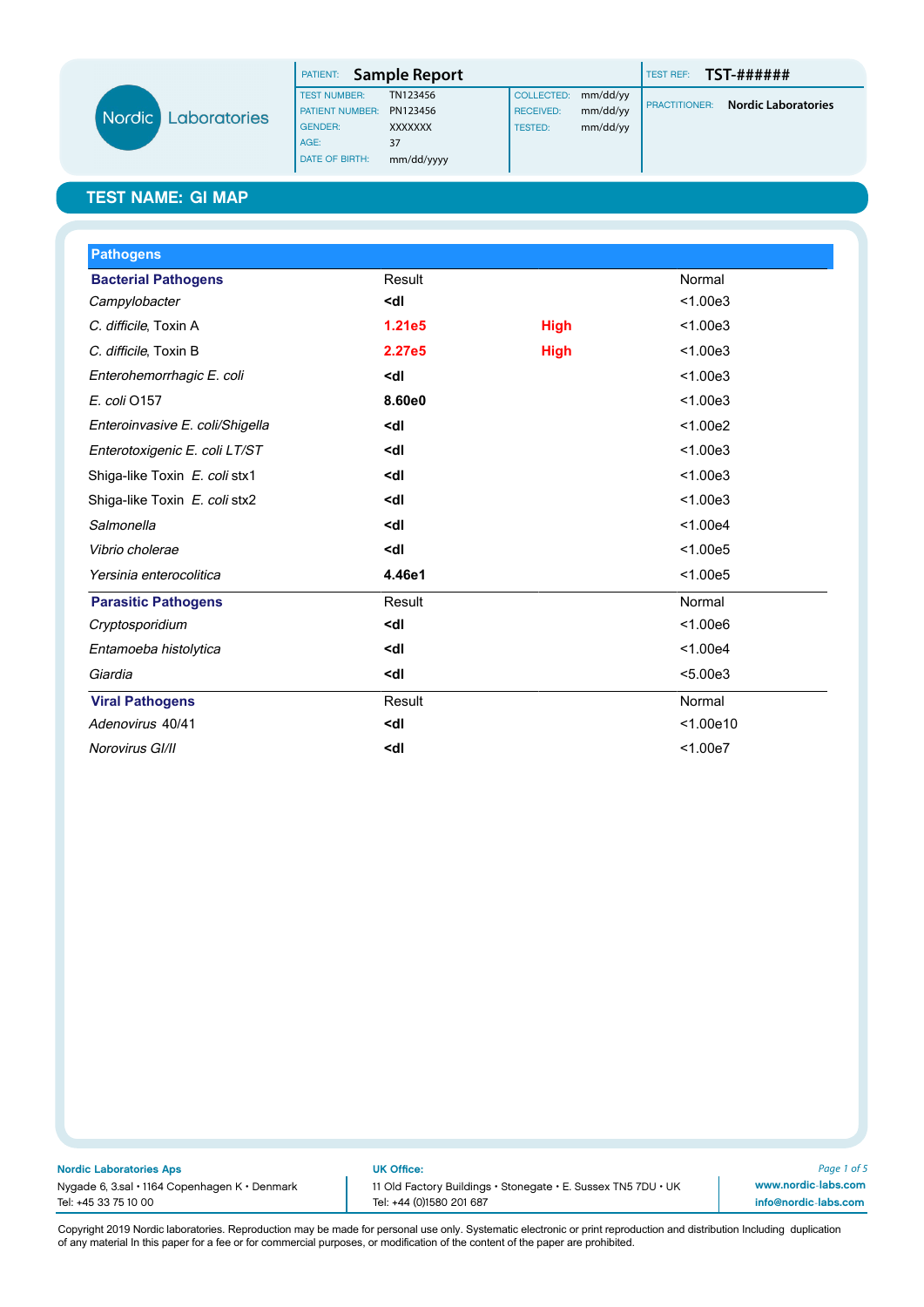|                     | PATIENT:               | Sample Report  |                  |          | TEST REF:            | TST-######                 |
|---------------------|------------------------|----------------|------------------|----------|----------------------|----------------------------|
|                     | <b>TEST NUMBER:</b>    | TN123456       | COLLECTED:       | mm/dd/yy |                      |                            |
| <b>Laboratories</b> | <b>PATIENT NUMBER:</b> | PN123456       | <b>RECEIVED:</b> | mm/dd/yy | <b>PRACTITIONER:</b> | <b>Nordic Laboratories</b> |
|                     | <b>GENDER:</b>         | <b>XXXXXXX</b> | TESTED:          | mm/dd/yy |                      |                            |
|                     | AGE:                   | 37             |                  |          |                      |                            |
|                     | <b>DATE OF BIRTH:</b>  | mm/dd/yyyy     |                  |          |                      |                            |

Nord

| H. pylori                     |                    |             |                  |
|-------------------------------|--------------------|-------------|------------------|
|                               | Result             |             | Normal           |
| Helicobacter pylori           | 2.9 <sub>e</sub> 3 | <b>High</b> | < 1.0e3          |
| Virulence Factor, babA        | <b>Positive</b>    |             | Negative         |
| Virulence Factor, cagA        | <b>Positive</b>    |             | Negative         |
| Virulence Factor, dupA        | <b>Negative</b>    |             | Negative         |
| Virulence Factor, iceA        | <b>Negative</b>    |             | Negative         |
| Virulence Factor, oipA        | <b>Negative</b>    |             | Negative         |
| Virulence Factor, vacA        | <b>Negative</b>    |             | Negative         |
| Virulence Factor, virB        | <b>Positive</b>    |             | Negative         |
| Virulence Factor, virD        | <b>Positive</b>    |             | Negative         |
| <b>Normal Bacterial Flora</b> |                    |             |                  |
|                               | Result             |             | Normal           |
| Akkermansia mucinophilia      | 3.1e4              |             | $1.0e1 - 1.0e5$  |
| Bacteroides spp.              | 1.1e11             |             | $1.6e9 - 2.5e11$ |
| Bifidobacterium spp.          | 2.4e10             |             | >6.7e7           |
| Clostridia (class)            | 8.3e6              |             | $1.2e3 - 1.0e7$  |
| Enterococcus spp.             | 4.9e7              |             | $1.9e5 - 2.0e8$  |
| Escherichia spp.              | 6.1e5              | Low         | $3.7e6 - 3.5e9$  |
| Faecalibacterium prausnitzii  | 1.1e7              | <b>High</b> | $1.8e4 - 2.0e6$  |
|                               |                    |             |                  |
| Lactobacillus spp.            | 6.25e6             |             | $8.6e5 - 6.2e8$  |

| <b>Phyla Microbiota</b>               | Result  |     | Normal            |
|---------------------------------------|---------|-----|-------------------|
| Bacteroidetes                         | 4.33e11 | Low | 8.61e11 - 3.31e12 |
| <b>Firmicutes</b>                     | 1.25e11 |     | 5.70e10 - 3.04e11 |
| <b>Firmicutes:Bacteroidetes Ratio</b> | 0.29    |     | < 1.00            |

|  |  | Nordic Laboratories Aps |  |  |
|--|--|-------------------------|--|--|
|  |  |                         |  |  |

UK Office:

Tel: +45 33 75 10 00 Tel: +44 (0)1580 201 687

Nygade 6, 3.sal • 1164 Copenhagen K • Denmark 11 Old Factory Buildings • Stonegate • E. Sussex TN5 7DU • UK

*Page 2 of 5* www.nordic-labs.com info@nordic-labs.com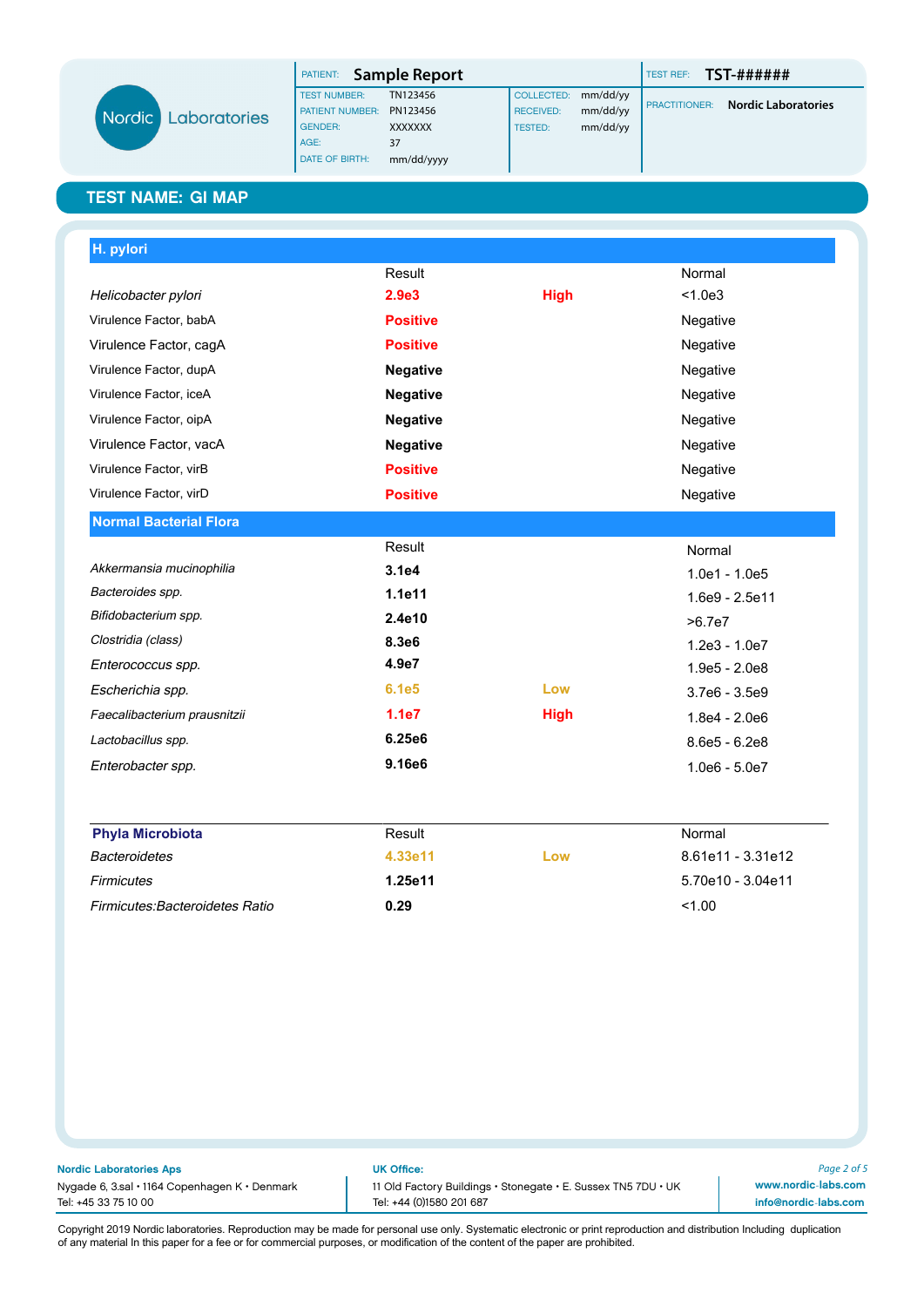|        |              | PATIENT:               | Sample Report  |                  |          | TEST REF:            | TST-######                 |
|--------|--------------|------------------------|----------------|------------------|----------|----------------------|----------------------------|
|        |              | <b>TEST NUMBER:</b>    | TN123456       | COLLECTED:       | mm/dd/yy |                      |                            |
| Nordic | Laboratories | <b>PATIENT NUMBER:</b> | PN123456       | <b>RECEIVED:</b> | mm/dd/yy | <b>PRACTITIONER:</b> | <b>Nordic Laboratories</b> |
|        |              | <b>GENDER:</b>         | <b>XXXXXXX</b> | TESTED:          | mm/dd/yy |                      |                            |
|        |              | AGE:                   | 37             |                  |          |                      |                            |
|        |              | <b>DATE OF BIRTH:</b>  | mm/dd/yyyy     |                  |          |                      |                            |

| <b>Opportunistic Bacteria</b>                   |                                                            |             |            |
|-------------------------------------------------|------------------------------------------------------------|-------------|------------|
| <b>Additional Dysbiotic/Overgrowth Bacteria</b> | Result                                                     |             | Normal     |
| Bacillus spp.                                   | 8.30e4                                                     |             | < 1.50e5   |
| Enterococcus faecalis                           | 2.56e3                                                     |             | < 1.00e4   |
| Enterococcus faecium                            | 1.11e3                                                     |             | < 1.00e4   |
| Methanobacteriaceae (family)                    | <b>8.1e6</b>                                               | <b>High</b> | < 1.00e4   |
| Morganella spp.                                 | <dl< td=""><td></td><td>&lt; 1.00e3</td></dl<>             |             | < 1.00e3   |
| Pseudomonas spp.                                | 7.37e4                                                     | <b>High</b> | < 1.00e4   |
| Pseudomonas aeruginosa                          | <dl< td=""><td></td><td>&lt; 5.00e2</td></dl<>             |             | < 5.00e2   |
| Staphylococcus spp.                             | 1.93e4                                                     | <b>High</b> | < 1.00e4   |
| Staphylococcus aureus                           | 1.23e1                                                     |             | < 5.00e2   |
| Streptococcus spp.                              | 1.34e3                                                     | <b>High</b> | < 1.00e3   |
| <b>Potential Autoimmune Triggers</b>            | Result                                                     |             | Normal     |
| Citrobacter spp.                                | <dl< td=""><td></td><td>&lt; 5.00e6</td></dl<>             |             | < 5.00e6   |
| Citrobacter freundii                            | <dl< td=""><td></td><td>&lt; 5.00e5</td></dl<>             |             | < 5.00e5   |
| Fusiobacterium spp.                             | 1.41e3                                                     |             | < 1.00e4   |
| Klebsiella spp.                                 | 2.48e4                                                     | <b>High</b> | < 5.00e3   |
| Klebsiella pneumoniae                           | 1.41e4                                                     |             | < 5.00e4   |
| M. avium subsp. paratuberculosis                | <dl< td=""><td></td><td>&lt; 5.00e3</td></dl<>             |             | < 5.00e3   |
| Prevotella copri                                | <dl< td=""><td></td><td>&lt; 1.00e7</td></dl<>             |             | < 1.00e7   |
| Proteus spp.                                    | <dl< td=""><td></td><td>&lt; 5.00e4</td></dl<>             |             | < 5.00e4   |
| Proteus mirabilis                               | <dl< td=""><td></td><td>&lt; 1.00e3</td></dl<>             |             | < 1.00e3   |
| <b>Fungi/Yeast</b>                              |                                                            |             |            |
|                                                 | Result                                                     |             | Normal     |
| Candida spp.                                    | <dl< td=""><td></td><td>&lt; 5.00e3</td></dl<>             |             | < 5.00e3   |
| Candida albicans                                | <dl< td=""><td></td><td>&lt; 5.00e2</td></dl<>             |             | < 5.00e2   |
| Geotrichum spp.                                 | <dl< td=""><td></td><td><math>&lt;</math>3.00e2</td></dl<> |             | $<$ 3.00e2 |
| Microsporidium spp.                             | <dl< td=""><td></td><td>&lt; 5.00e3</td></dl<>             |             | < 5.00e3   |
| Rodotorula spp.                                 | <dl< td=""><td></td><td>&lt; 1.00e3</td></dl<>             |             | < 1.00e3   |
| <b>Viruses</b>                                  |                                                            |             |            |
|                                                 | Result                                                     |             | Normal     |
| Cytomegalovirus                                 | <dl< td=""><td></td><td>&lt; 1.00e5</td></dl<>             |             | < 1.00e5   |
| <b>Epstein Barr Virus</b>                       | <dl< td=""><td></td><td>&lt; 1.00e7</td></dl<>             |             | < 1.00e7   |
|                                                 |                                                            |             |            |
|                                                 |                                                            |             |            |

Nordic Laboratories Aps UK Office:

Nygade 6, 3.sal • 1164 Copenhagen K • Denmark 11 Old Factory Buildings • Stonegate • E. Sussex TN5 7DU • UK Tel: +45 33 75 10 00 Tel: +44 (0)1580 201 687

*Page 3 of 5* www.nordic-labs.com info@nordic-labs.com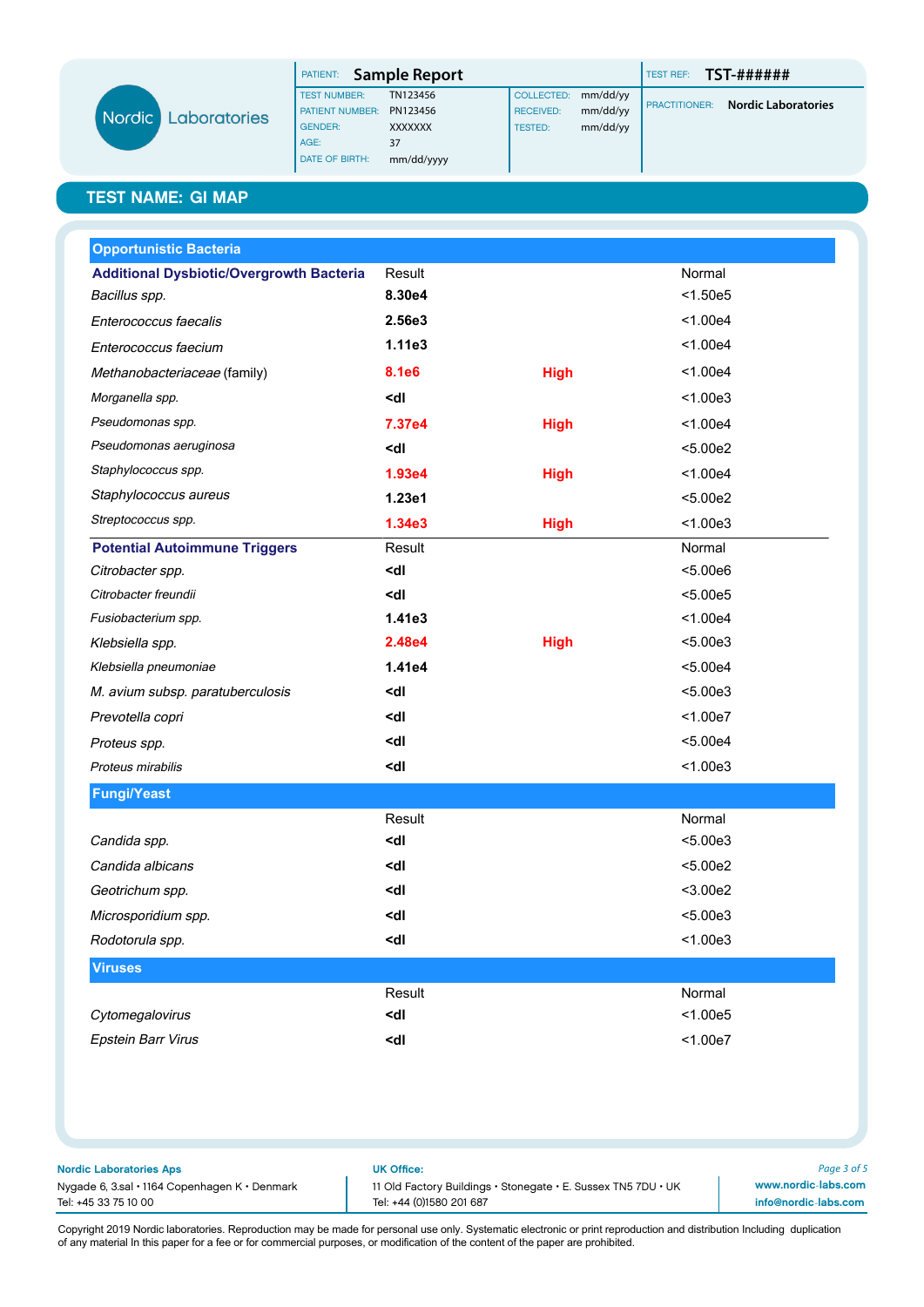|              | <b>PATIENT:</b> Sample Report |                |                  |          | TEST REF:            | TST-######                 |
|--------------|-------------------------------|----------------|------------------|----------|----------------------|----------------------------|
|              | <b>TEST NUMBER:</b>           | TN123456       | COLLECTED:       | mm/dd/yy |                      |                            |
| Laboratories | <b>PATIENT NUMBER:</b>        | PN123456       | <b>RECEIVED:</b> | mm/dd/yy | <b>PRACTITIONER:</b> | <b>Nordic Laboratories</b> |
|              | <b>GENDER:</b>                | <b>XXXXXXX</b> | <b>TESTED:</b>   | mm/dd/yy |                      |                            |
|              | AGE:                          | 37             |                  |          |                      |                            |
|              | DATE OF BIRTH:                | mm/dd/yyyy     |                  |          |                      |                            |

Nordi

| <b>Parasites</b>            |                                                |             |                 |
|-----------------------------|------------------------------------------------|-------------|-----------------|
| <b>Protozoa</b>             | Result                                         |             | Normal          |
| <b>Blastocystis hominis</b> | <dl< td=""><td></td><td>&lt; 2.00e3</td></dl<> |             | < 2.00e3        |
| Chilomastix mesnili         | <dl< td=""><td></td><td>&lt; 1.00e5</td></dl<> |             | < 1.00e5        |
| Cyclospora spp.             | <dl< td=""><td></td><td>&lt; 5.00e4</td></dl<> |             | < 5.00e4        |
| Dientamoeba fragilis        | <dl< td=""><td></td><td>&lt; 1.00e5</td></dl<> |             | < 1.00e5        |
| Endolimax nana              | <dl< td=""><td></td><td>&lt; 1.00e4</td></dl<> |             | < 1.00e4        |
| Entamoeba coli              | <dl< td=""><td></td><td>&lt; 5.00e6</td></dl<> |             | < 5.00e6        |
| Pentatrichomonas hominis    | <dl< td=""><td></td><td>&lt; 1.00e2</td></dl<> |             | < 1.00e2        |
| <b>Worms</b>                | Result                                         |             | Normal          |
| Ancylostoma duodenale       | <b>Not Detected</b>                            |             | Not Detected    |
| Ascaris lumbricoides        | <b>Not Detected</b>                            |             | Not Detected    |
| Necator americanus          | <b>Not Detected</b>                            |             | Not Detected    |
| Trichuris trichiura         | <b>Not Detected</b>                            |             | Not Detected    |
| Taenia spp.                 | <b>Not Detected</b>                            |             | Not Detected    |
| <b>Intestinal Health</b>    |                                                |             |                 |
| <b>Digestion</b>            | Result                                         |             | Normal          |
| Elastase-1                  | 388                                            |             | >200 ug/g       |
| Steatocrit                  | 6                                              |             | $< 15 \%$       |
| <b>GI Markers</b>           | Result                                         |             | Normal          |
| b-Glucuronidase             | 2584                                           | <b>High</b> | <2486 U/mL      |
| Occult Blood - FIT          | 4                                              |             | $<$ 10 ug/g     |
| <b>Immune Response</b>      | Result                                         |             | Normal          |
| Secretory IgA               | 1873                                           |             | 510 - 2010 ug/g |
| Anti-gliadin IgA            | 15                                             |             | $0 - 157$ U/L   |
| <b>Inflammation</b>         | Result                                         |             | Normal          |
| Calprotectin                | 22                                             |             | <173 ug/g       |

#### Nordic Laboratories Aps UK Office:

Tel: +45 33 75 10 00 Tel: +44 (0)1580 201 687

Nygade 6, 3.sal • 1164 Copenhagen K • Denmark 11 Old Factory Buildings • Stonegate • E. Sussex TN5 7DU • UK

*Page 4 of 5* www.nordic-labs.com info@nordic-labs.com